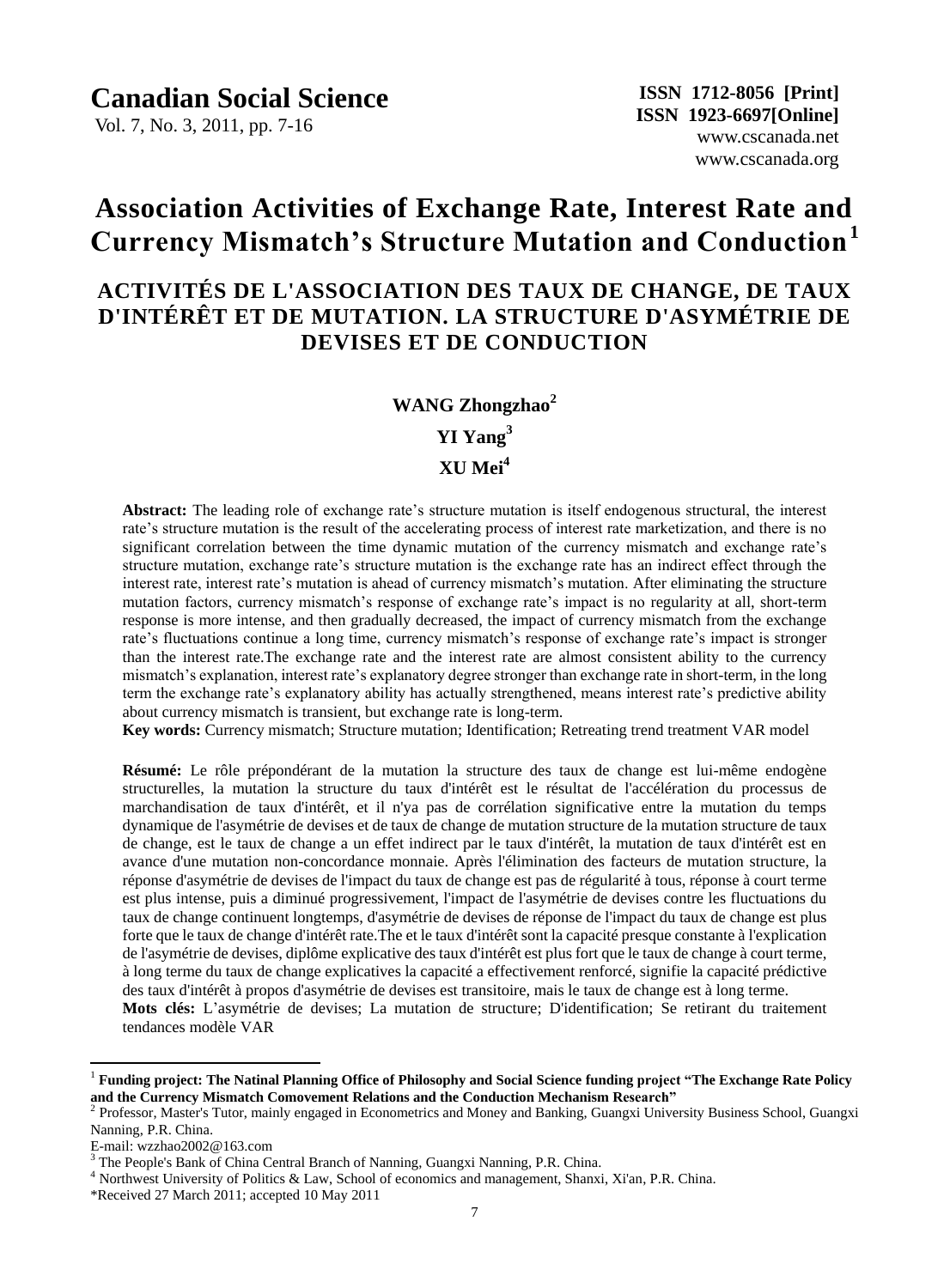**DOI:** 10.3968/j.css.1923669720110703.002

#### **INTRODUCTION**

For many years, due to changing degree of the economy marketization, the economic system and the policy transformation, in the formation mechanism of exchange rate and interest rate structure mutation is very easy to appear, simultaneously exchange rate and interest rate's structure mutation tend to impact accumulation and change direction of the currency mismatch, thus making it possible to make a structural mutation of currency mismatch. Therefore, when analyzes their mutual impact influence, it is necessary to consider the influence of the structure mutation factors. For example, when carries on the test of stationary and the cointegration analysis of the variable serial, if the serial has the structure mutation structure mutation the traditional testing and analysis may get the biased conclusions' often present a "pseudo-cointegration" problem. Look at the present domestic and foreign research situation, there are more research about interest rate's structure mutation (XIANG, PAN, 2010; XIAO, WANG, 2009; CHEN, ZHENG, 2009), but there is less research about problems of currency mismatch's structure mutation. Therefore, this article attempts to explore after currency mismatch influenced by exchange rate and interest rate's structure mutation, the mutation condition of currency mismatch and the differences of their transfer effects and so on.

#### **1. IDENTIFICATION OF STRUCTURE MUTATION POINT**

Generally there are exogenous structure mutation point and endogenous structure mutation point two ways to test structure mutation, test of exogenous structure mutation point must pre-known the structure mutation point, with a strong subjective. Therefore, people often use test methods about the endogenous unknown structure mutation point. Banerjee (1992), who gives the several test methods about endogenous structure mutation point, first one is recursive test, second one is trundle test, third one is sequential test, and fourth one is retreating trending method. They pointed out that we should use usual ADF statistic or use ADF statistic calculated of all the sub-sample of recursive, trundle and sequential methods, use the minimum of them to determine the mutation point, the following use the sequential and retreating trending method, the characteristic of this kind test method is to ensure high test power, and select the test model shows with the ARMA structure and a single mutation point at the same time, like model (1).

$$
\Delta y_t = p y_{t-1} + \alpha_0 + \beta_0 t + \alpha_1 D_t + \beta_1 D_t t + \sum_{i=1}^p \gamma_t \Delta y_{t-i} + u_t \ \ldots \qquad (1)
$$

And Yt is tested time series, t is time variable,  $D_t$  is dummy variable, the known mutation point is t<sub>b</sub>. When t≤t<sub>b</sub>, D<sub>t</sub> = 0, When t $>t<sub>b</sub>$ ,  $D<sub>t</sub> = 1$ . In the tests, usually take the range of mutation point as k = [0.15N, 0.85N] (CHU, LI, MA, ZHOU, 2005), and the K is rounded number, N is the sample size, hat is, from the 15th% time series points to 85th% time series points test all time series points one by one, this transform possible endogenous structure mutation point as the known point. Obtains the ADF statistics, compare with corresponding critical value, to determine the existence of mutation point, also to determine the mutation point belongs to the trending stabilization of structure mutation or the structure mutation unit root process.

If in the model (1),  $\alpha$ 1 = 0, the production process of the data is the trending mutation, if  $\beta_1 = 0$ , the production process of the data is intercept mutation, if  $\alpha_1 \neq 0$  and  $\beta_1 \neq 0$ , the production process of the data both with trending mutation and intercept mutation, such models could be expanded to more than two mutation points.

a. Endogenous test of currency mismatch's structure mutation point. Data range is from 1985 to 2008 comments. Calculate and program by Eviews, and then compare the trending mutation and average value mutation changes in the sequential test, at last select the trending mutation in the sequential test, the model is:

ΔAECM<sub>t</sub> = -0.06104AECM<sub>t-1</sub> +3.6649 -0.219267 t +0.14897D<sub>t</sub> t -0.128299ΔAECM<sub>t-1</sub> ...... (2)

Obtains the following examination value graph. Figure 1.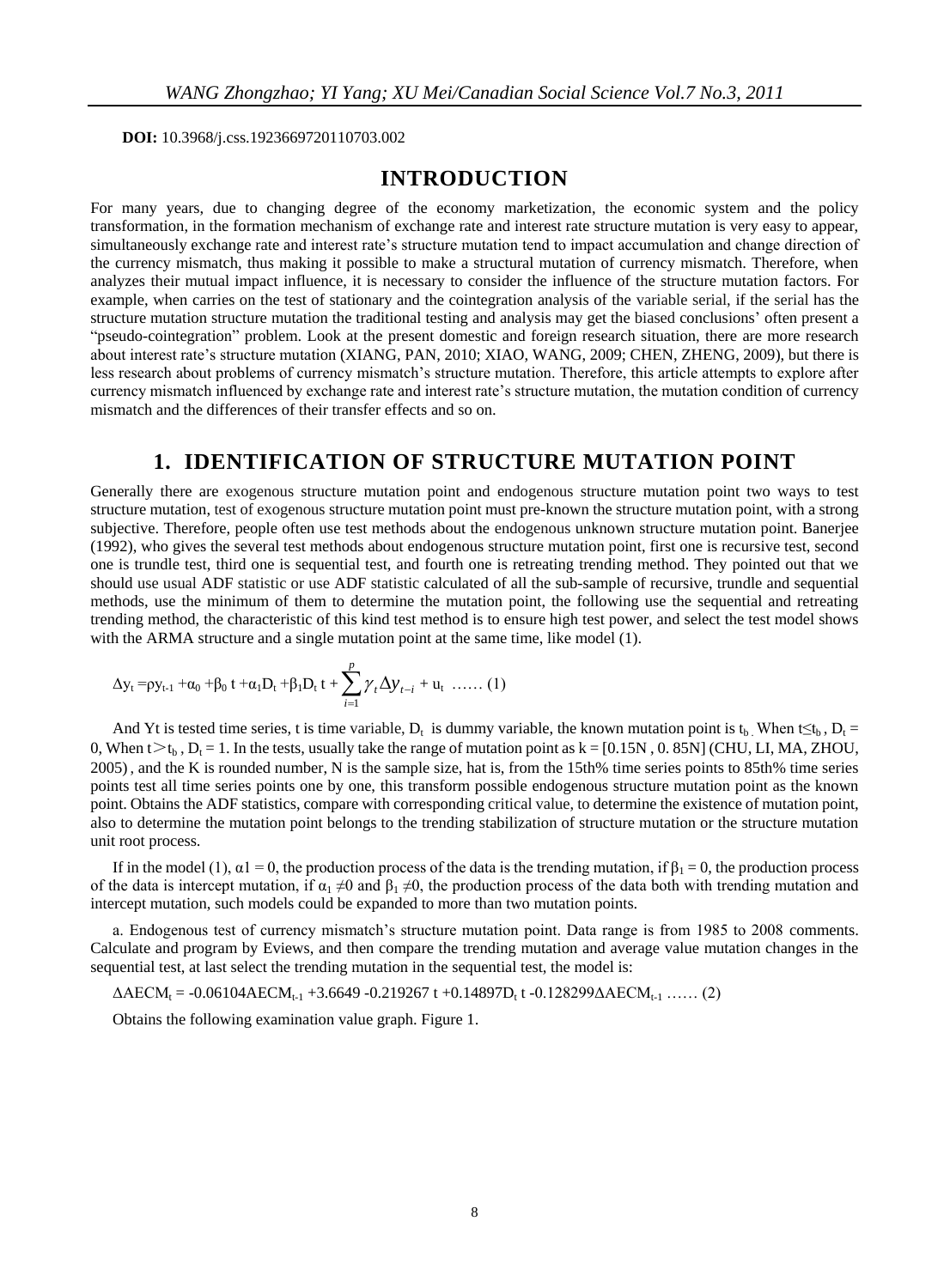

**Figure 1: Endogenous Test of Currency Mismatch'S Structure Mutation Point** F

AECMADF is the ADF statistic of the AECM possible structure mutation point, ADF(=-3.6)is critical value of DF statistic of 5%. therefore, AECM structure mutation point is in 1999. mutation region of the trending stable is from 1998 to 2000 at 5% error, and the mutation belongs to the process of structure mutation trending stabilization.

The test results show that: currency mismatch's structure mutation appears in the Asian financial crisis period (from 1997 to 2000). The financial crisis in Asia has attacked the RMB exchange rate, in the situation of maintaining RMB not to devalue, leading to high accumulation of currency mismatch, and then obviously decreased the following years. Forms a structure mutation point, but the strong impact of this major event does not change the long-term fundamental stable operation trends of the potential data production process of the currency mismatch.

b. Endogenous test of exchange rate's structure mutation point.

The final test model of exchange rate's structure mutation point is chosen as:

 $\Delta$ REX<sub>t</sub>=-0.209114REX<sub>t-1</sub>+1.216477+0.040977t-0.274713D<sub>t</sub>t+5.15115D<sub>t</sub> ... (3)

Examination value of exchange rate's structure mutation point are in the Figure 2.



**Figure 2: Test of Exchange Rate's Structure Mutation Point**

From the test results, shows that the exchange rate's structure mutation point is in 1994,this mutation point belongs to the process of structure mutation trending stabilization, which is consistent with conclusions of Liu Chuanzhe and Wang Chunping's study (2007), while the difference is that mutation point is the unit root process or the trending stationary process, because this article selects the nominal exchange rate of RMB, while Liu Chuanzhe and Wang Chunping select real effective exchange rate, shows that the real effective exchange rate has the characteristic of unit root.

Why a structure mutation point appears in 1994? China's exchange rate policy experienced the two obvious big turning points from 1985 to 2008, exchange rate system transferred from two-track exchange rate system into a single managed floating exchange rate system after January 1994, and further evolved to a single floating exchange rate system pegged to the US dollar, transferred to a with the basis of market supply, referencing a basket of currencies to demand, a managed floating exchange rate system after July 2005. In initial period of 1985, China maintained stability of RMB exchange rate caused RMB overvalued, then because the impacts of decentralization of foreign trade, promotion of self-financing mechanisms and trade deficit and other factors, overvalued RMB embarked on the devaluation road, the yuan against the U.S. dollar is from 2.94:1 in 1985 to 8.7:1 in 1994. In the two large exchange rate mutations, the mutation in 1994 is particularly prominent. In January 1, 1994, the official exchange rate of RMB merged with foreign exchange swap market rates, the exchange rate reduced from 5.80 yuan / US dollar to 8.70 yuan / US dollar suddenly, one-time reduction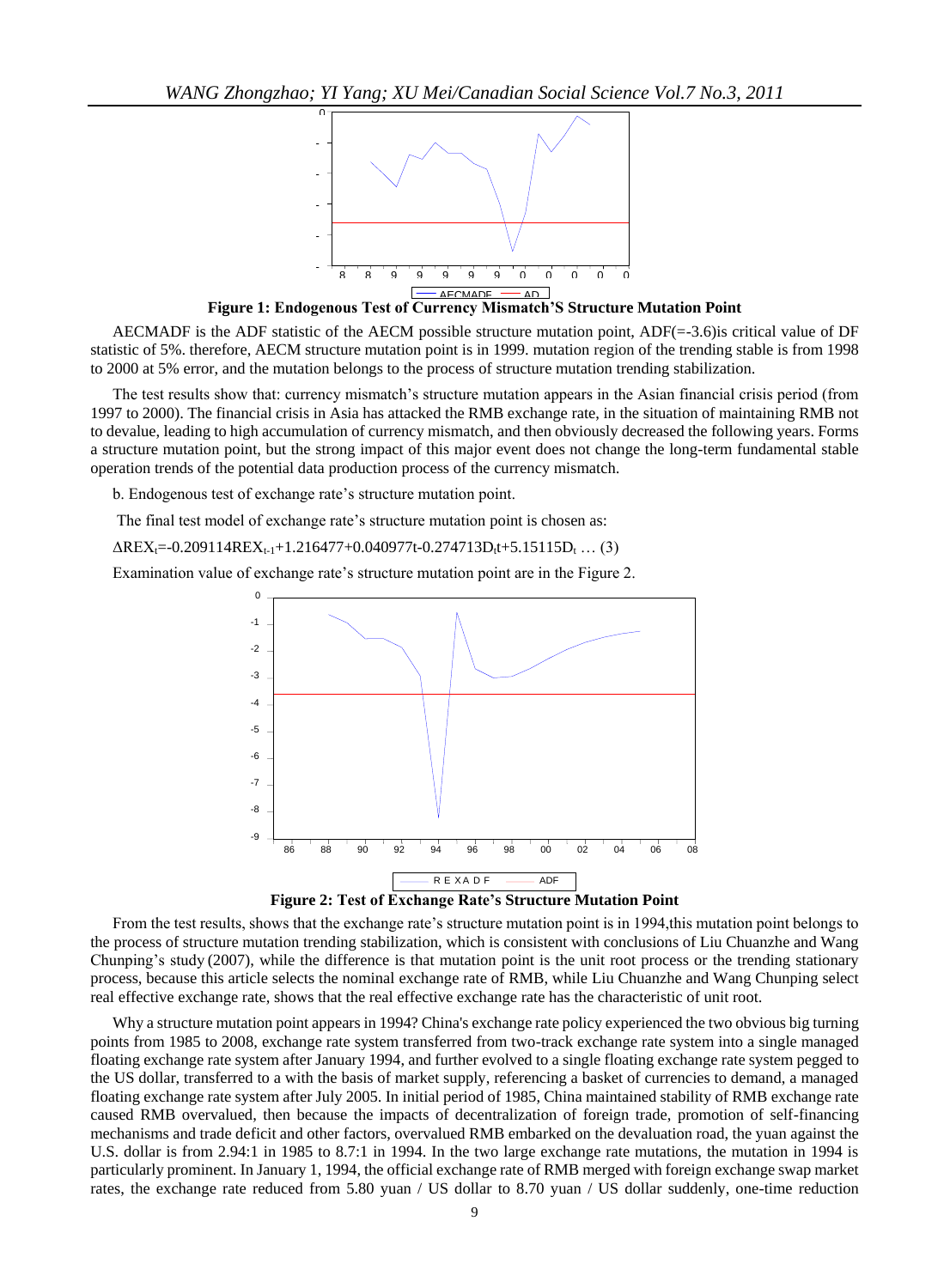achieved to 50%, achieve the highest depreciation in 1994.After merged exchange rate based on the basis of market supply and a single floating exchange rate system pegged to the US dollar, coupled with monetary policy changing and long-term potential of China's economic growth, gradually changed the long-term depreciation trend, began a steady appreciation road from 1995.Shows that

policy mutation has caused the exchange rate endogenous structure mutation. However, during Asian financial crisis in 1997-1998, China has firmly maintained the policy which RMB did not devalue, making no RMB exchange rate structure mutation during the Asian financial crisis period, in fact through the test also confirmed this point. On the other hand, the two exchange rate mutations in 1994 and 2005, only the former one become the exchange rate structure mutation point, the latter has not become the structure mutation point, mainly due to exchange rate system is a extension of a single floating exchange rate system pegged to the US dollar, despite the using of the reference of a basket of currencies, in fact the dollar peg policy is unchanged. Therefore, structure mutation is real reflecting the exchange rate endogenetic mutation condition.

c. Endogenous test of interest rate's structure mutation point.

The final test model of interest rate's structure mutation point is chosen as:

 $\Delta I_t = -0.219016I_{t-1} + 2.796499 - 0.15572 t + 0.075812D_t t$  ...... (4)

Examination value of interest rate's structure mutation point are in the Figure 3



**Figure 3: Test of Interest Rate'S Structure Mutation Point** F

The interest rate's structure mutation point is in 1996, this mutation point belongs to a unit root process of structure mutation. Mutation region is from 1996 to 1997. Why did the interest rate develop to a structure mutation in 1996?

Traced, the People's Bank of China has been steadily advancing the interest rate reform, since the People's Bank of China introduced a series of interest rate policy in 1996, interest rate marketization has been noticeably accelerated. For example, all of the inter bank offered business need to operate through a unified national inter bank offered network from January 1996,China market benchmark interest rate called Chibor has the preliminary formation. The inter-bank interest rate officially open in June 1996.

Although Asian financial crisis began in 1997 make a greater impact on China's exchange rate, due to the implementation of the policy not to devalue the RMB, it did not result the exchange rate structure mutation. And the interest rate structure mutation happens one year ahead of financial risk, shows that interest rate is one of the leading indicators of financial risk.

### **2. CORRELATION OF ACEM WITH EXAMINATION VALUE OF REX STRUCTURE MUTATION AND I STRUCTURE MUTATION**

In order to investigate correlation of the dynamic mutation process of every variable series structure mutation, following further calculate cross correlation of examination value of aecm, Rex, and i structure mutation(which respectively record as aecmadf, rexadf and iadf), in table1.

Whatever consider about the pilot or the lag of the exchange rate, there is no obvious correlation of the time dynamic relationship between currency mismatch and exchange rate's structure mutation. Exchange rate's structure mutation in 1994 did not immediately lead to a currency mismatch's structure mutation. What has an truly effect is the interest rate's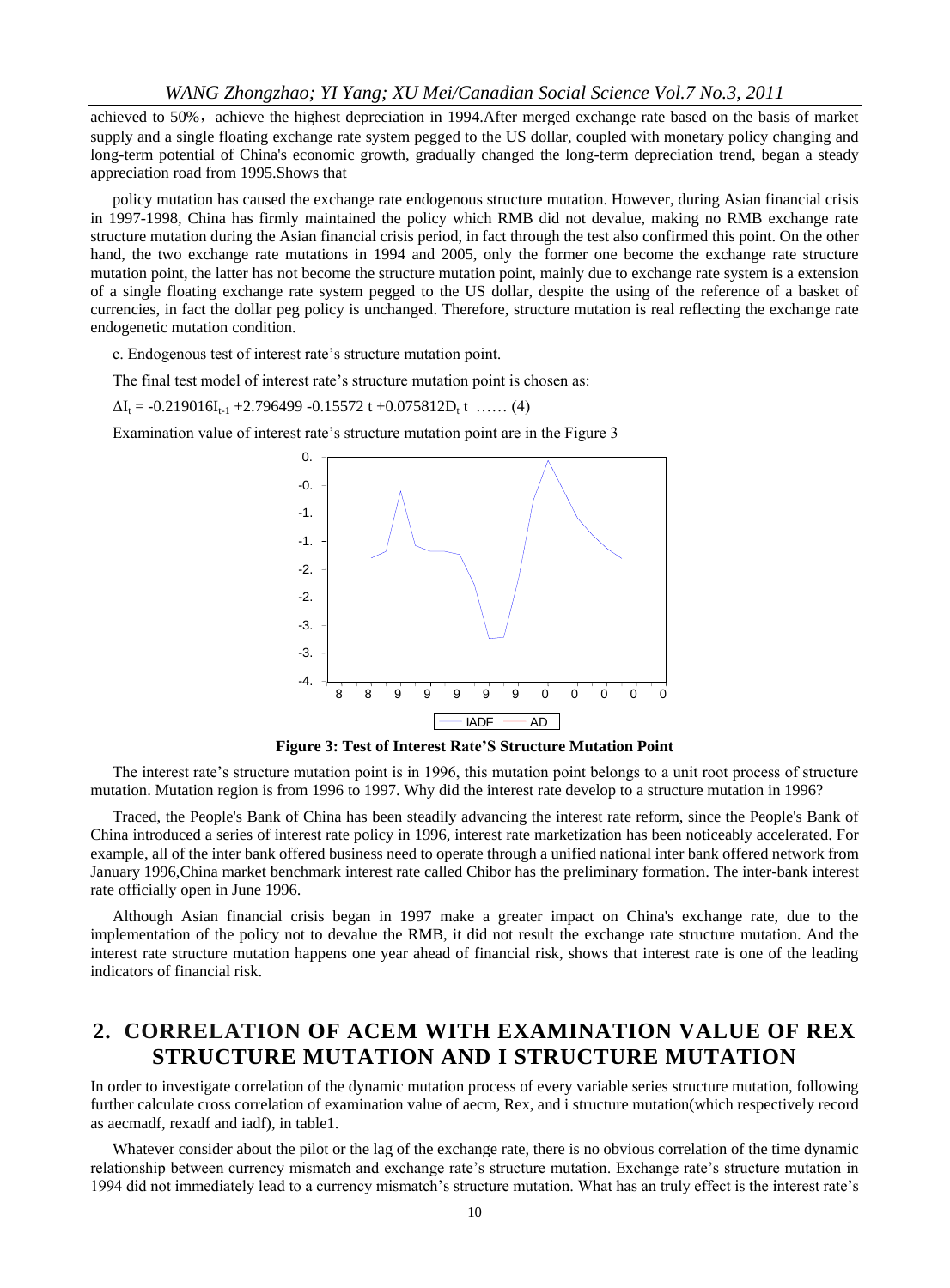structure mutation impact currency mismatch's structure mutation, both have some correlation and be more direct, and the interest rate structure mutation happens two years ahead of currency mismatch's structure mutation, the ahead correlation value gets the maximum value in 2 years at 0.6768, on the one hand, generally, when RMB interest rate decline, if the RMB interest rate is lower than other countries, it will attract a large number of domestic capital outflow,

foreign capital inflows decrease, looking at the macro level, will reduce the foreign exchange reserve property, while the foreign currency liabilities change is uncertain; On the other hand, when RMB interest rate arise, if the interest rate level is higher than other countries, will cause in reduction of domestic capital outflow, foreign capital inflows increases, by now will cause the foreign exchange reserve property increase. In either case will cause the fluctuations in net foreign currency assets or liabilities, thus the level of currency mismatch will change.

| aecmadf.     | aecmadf.     |                |           |           | aecmadf,       | aecmadf,          |    |           |           |
|--------------|--------------|----------------|-----------|-----------|----------------|-------------------|----|-----------|-----------|
| $rexadf(-i)$ | $rexadf(+i)$ | $\mathbf{1}$   | lag       | lead      | $i$ adf $(-i)$ | $i\text{ad}f(+i)$ |    | lag       | lead      |
| *            | *            | $\mathbf{0}$   | 0.1145    | 0.1145    |                |                   | 0  | 0.0002    | 0.0002    |
| *            |              |                | 0.1080    | $-0.0275$ | ******         | ****              |    | 0.5890    | $-0.3663$ |
| **           |              | $\overline{c}$ | 0.1561    | $-0.0110$ | *******        | ****              | 2  | 0.6768    | $-0.3988$ |
| *            | *1           | 3              | 0.0975    | $-0.1187$ | ******         | ****              | 3  | 0.6323    | $-0.3571$ |
| *            |              | 4              | 0.1394    | 0.0347    | ***            | ***               | 4  | 0.3360    | $-0.2606$ |
| *****        | $**$         | 5              | 0.4814    | $-0.1649$ |                | *1                | 5  | $-0.0283$ | $-0.1018$ |
| ****         | $**$         | 6              | 0.3554    | $-0.1635$ | ***            | *                 | 6  | $-0.2515$ | 0.0826    |
| ***          |              | 7              | $-0.2609$ | $-0.0188$ | ***            | **                | 7  | $-0.2737$ | 0.1694    |
| **           |              | 8              | $-0.2171$ | 0.0355    | ****           | **                | 8  | $-0.3537$ | 0.1610    |
| ***          |              | 9              | $-0.2674$ | 0.0471    | *****          | *                 | 9  | $-0.4524$ | 0.0994    |
| *****        |              | 10             | $-0.4447$ | 0.0462    | $**1$          |                   | 10 | $-0.1557$ | $-0.0257$ |
| *****        |              | 11             | $-0.4512$ | 0.0315    | **             | *1                | 11 | 0.1877    | $-0.0605$ |

**Table 1: Correlation of Acem with Examination Value Of Rex Structure Mutation And I Structure Mutation**

### **3. THE ANALYSIS OF VAR MODEL AFTER STRUCTURE MUTATION RETREATING TREND TREATMENT**

In order to investigate the long-term impact conduction effects and interaction relationship among currency mismatch, exchange rate and interest rate, it is necessary to eliminate structure mutation factors of every variable, and then analysis with VAR model. Because there is only one structure mutation point  $t<sub>b</sub>$ , the mutation trend model set as(t is time,  $\dot{D}_t$  is

dummy variable, 
$$
D_{t} = \begin{cases} 0 & \text{when } \langle t_{b} \vert^{\frac{1}{2}} \\ 1 & \text{when } \geq t_{b} \vert^{\frac{1}{2}} \end{cases} \text{ when } t \langle t_{b} \text{ when } t \rangle \text{ to } y_{t} = \alpha_{0} + \beta_{0} t + \alpha_{1} D_{t} + \beta_{1} D_{t} t + \sum_{i=1}^{p} \gamma_{t} y_{t-i} + u_{t} \dots \tag{5}
$$

After comparing the various models we get :

 $\wedge$ 

The first one, the currency mismatch's structure mutation point is in 1999, after testing by model relationship model, get its trend model(6).

T Statistic (5.4796) (-5.5652) (5.426) ......(6) <sup>1999</sup> 53518 <sup>1</sup> 0.83638 0.518672 \* 0. *t aecm<sup>t</sup> aecm t D t*

 $R^2$ =0.918, adj.  $R^2$ =0.91, S.E=1.66, D.W=2.8, AIC=3.96. n=23.

The second one, the exchange rate's structure mutation point is in 1994, After screening and testing models screening get its trend model(7).

 Statistic (12.51) (10.13) (19.07) (-10.85) *T*  $rex_t = 2.51877 + 0.36251t + 6.74172D_{1994} - 0.42791D_{1994} + t$ ......(7)  $\lambda$  $R^2$ =0.983, adj.  $R^2$ =0.98, S.E=0.28, D.W=0.85, F=394.9, AIC=0.42. n=24.

The third one, the interest rate's structure mutation point is in 1996,so its trend model is(8).

Statistic (3.55) (-3.86) (19.188)  $\hat{I}_t$  = 0.185282t – 3.418358D<sub>1996</sub> + 0.891122I<sub>t-1</sub> .......(8) *T*  $\hat{I}_t$  = 0.185282t – 3.418358 $D_{1996}$  + 0.891122 $I_{t-1}$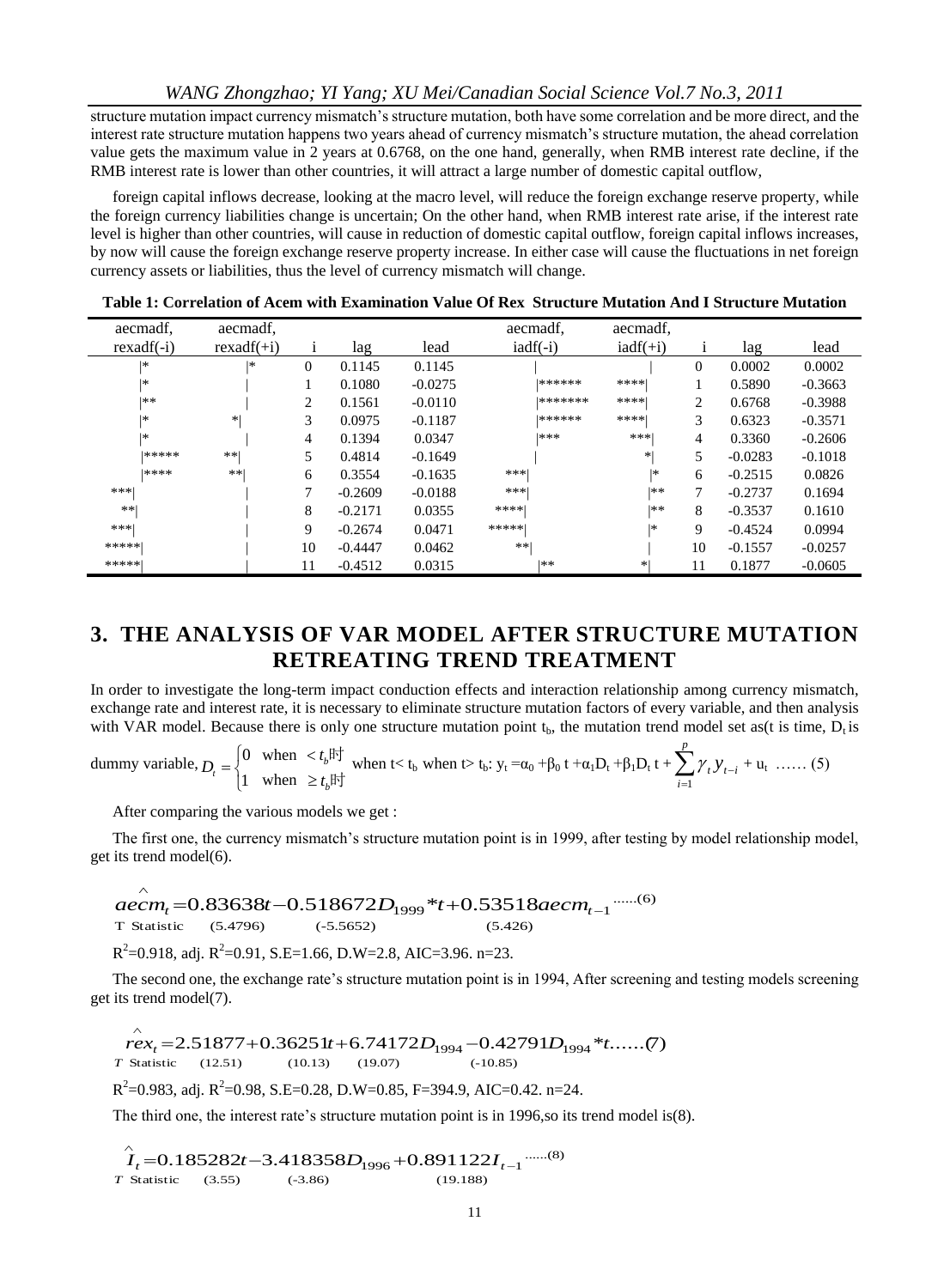$R^2$ =0.91, adj.  $R^2$ =0.90, S.E=1.08, D.W=1.82, AIC=3.11. n=23.

Series of currency mismatch, exchange rate and interest rate after retreating trend treatment are these:

$$
yaecm_t = \frac{aecm_t}{aecm_{t_t}}, yrex_t = \frac{rex_t}{rex_{t_t}}, yi_t = \frac{i_t}{if_t}.
$$

In the models aecmf, rexf and if are fitted values from model(6),(7)and(8).

The characteristics of series eliminate structure mutation trend, knows from the table 2, although aecm, rex and I is non-stationary, unit root is exist, but in fact, aecm, rex are the false non-stationary series, because of the unit root comes from structure mutation, eliminate structure mutation the trend will be stationary, while i is the real unit root, is not caused by structure mutation. Moreover sees, after eliminating structure mutation series yaecm, yrex, yi are first-order single whole I (1). Further from Table3 which is the test of Johansen cointegration there is co-integration among the three series.

| <b>Table 2: Results of Unit Root Test</b> |                                   |          |          |                                                   |            |         |               |  |
|-------------------------------------------|-----------------------------------|----------|----------|---------------------------------------------------|------------|---------|---------------|--|
| <b>Variable</b>                           | Test results from original series |          |          | Series after eliminating structure mutation trend |            |         |               |  |
|                                           | Test model                        | ADF      | TLV 5%   | Variable                                          | Test model | ADF     | <b>TLV 5%</b> |  |
|                                           | (I,T,L)                           | value    |          |                                                   | (I,T,L)    | value   |               |  |
| Aecm                                      | (1,0,1)                           | $-1.98$  | $-3.005$ | Yaecm                                             | (1,0,0)    | $-3.70$ | $-3.005$      |  |
| (non-stationary,                          |                                   |          |          | (stationary)                                      |            |         |               |  |
| with unit root)                           |                                   |          |          |                                                   |            |         |               |  |
| Rex                                       | (1,T,1)                           | $-0.305$ | $-3.62$  | Yrex                                              | (1,0,1)    | $-4.38$ | $-3.005$      |  |
| (non-stationary,                          |                                   |          |          | (stationary)                                      |            |         |               |  |
| with unit root)                           |                                   |          |          |                                                   |            |         |               |  |
|                                           | (1,T,1)                           | $-2.5$   | $-3.62$  | Yi                                                | (1,0,1)    | $-2.71$ | $-3.012$      |  |
| (non-stationary,                          |                                   |          |          | (non-stationary,                                  |            |         |               |  |
| with unit root)                           |                                   |          |          | with unit root)                                   |            |         |               |  |
|                                           |                                   |          |          | ΔYi                                               | (0,0,1)    | $-4.56$ | $-1.95$       |  |
|                                           |                                   |          |          | (stationary)                                      |            |         |               |  |

Note: I,T mean whether the series have constant (1 means yes)and trend(0 means no),L is lagging strand.

| <b>Table 3: Johansen Test of Johansen Cointegration</b> |                   |                                  |                               |           |  |  |
|---------------------------------------------------------|-------------------|----------------------------------|-------------------------------|-----------|--|--|
| <b>Hypothesized</b><br>No. of $CE(s)$                   | <b>Eigenvalue</b> | <b>Trace</b><br><b>Statistic</b> | 0.05<br><b>Critical Value</b> | $Prob.**$ |  |  |
| None $*$                                                | 0.791780          | 54.22777                         | 42.91525                      | 0.0026    |  |  |
| At most 1                                               | 0.545479          | 22.84453                         | 25.87211                      | 0.1138    |  |  |
| At most 2                                               | 0.297925          | 7.074309                         | 12.51798                      | 0.3368    |  |  |

Trace test indicates 1 cointegrating eqn(s) at the 0.05 level

\* denotes rejection of the hypothesis at the 0.05 level

\*\*MacKinnon-Haug-Michelis (1999) p-values

Note: \*means at 95% significance level refuse original surmise.

Establishment and Analysis of VAR model

After five tests of LR, PRE, AIC, SC and HQ methods, VAR model lag identified as 3, while all the roots of VAR model characteristic polynomial are less than 1 (Figure 4), indicating that the VAR model lag identified as 3 is reasonable.



Figure 4: Graph of VAR Model Stability Test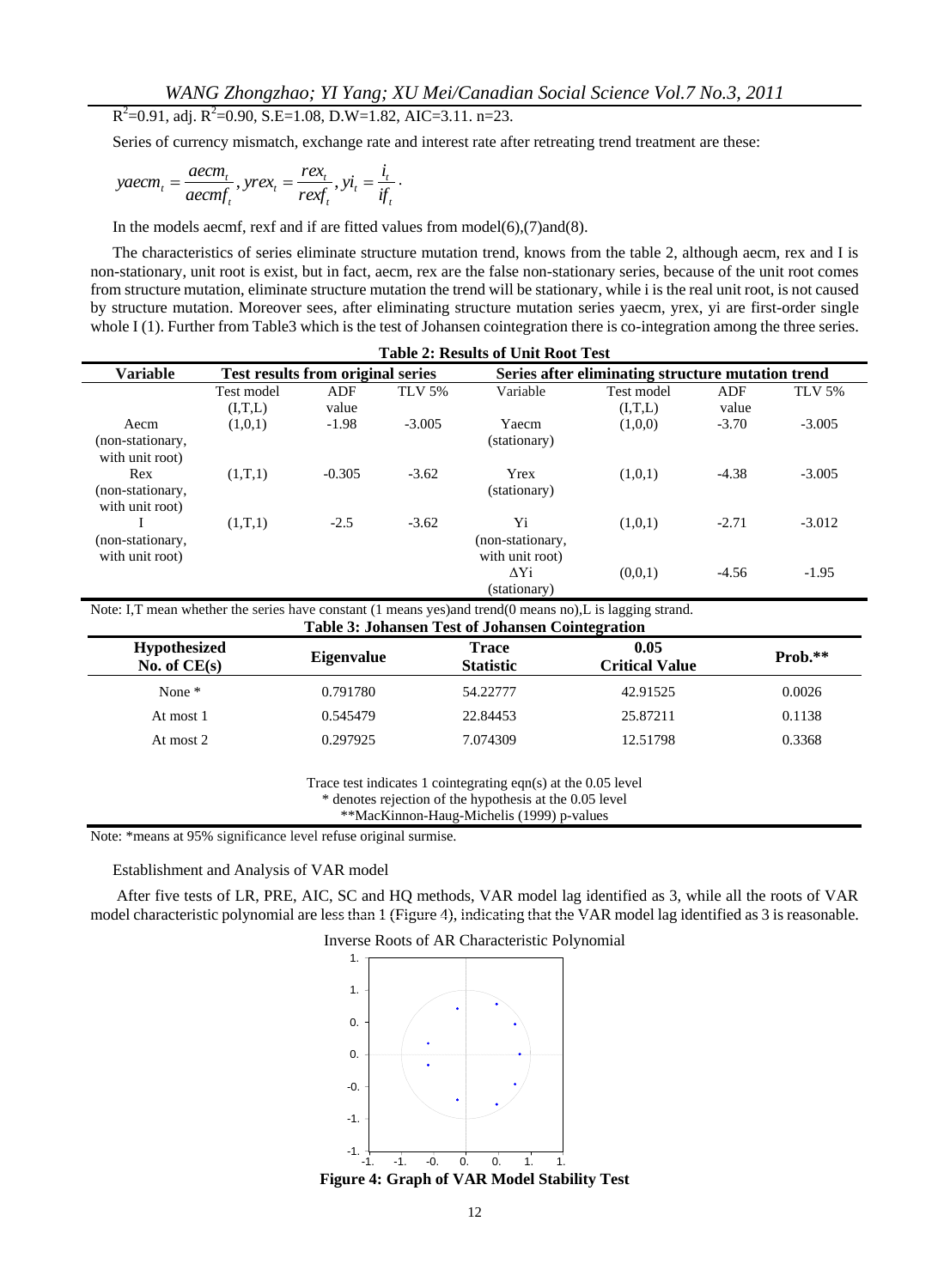After structure mutation retreating trend treatment VAR model is the following one, yaecmt=0.24003yaecmt-1 +0.236195yeamt-2-0.447733yaecmt-3+2.1366yrext-1-3.777018yrext-2 T Statistic (1.51) (1.38) (-2.67) (2.49) (-3.85) +0.822252yrext-3+0.557423yit-1-1.273928yit-2+0.790333yit-3+1.714056 ……(9)  $(1.11)$   $(2.93)$   $(-5.77)$   $(4.77)$   $(1.49)$  $R2=0.82$ ,  $F=5.03$ ,  $S.E=0.073$ . yrext=-0.08815yaecmt-1 +0.017749yeamt-2+0.051061yaecmt-3+1.243192yrext-1-0.83071yrext-2 T Statistic (-1.09) (0.206) (0.7) (2.9) (-1.69) -0.231529yrext-3+0.146522yit-1-0.189011yit-2+0.050859yit-3+0.830158 ……(10)  $(-0.71)$   $(1.55)$   $(-1.71)$   $(0.62)$   $(1.45)$  $R2=0.64$ ,  $F=2.0$ ,  $S.E=0.036$ . yit=-0.110229yaecmt-1 +0.287648yeamt-2 +0.031715yaecmt-3-1.626328yrext-1+1.62165yrext-2 T Statistic (-0.34) (0.83) (0.1) (-1.1) (0.82) +1.611086yrext-3+0.415737yit-1-0.355574yit-2-0.025728yit-3-1.562513 ……(11)  $(1.2)$   $(1.08)$   $(0.8)$   $(-0.2)$   $(-0.67)$  $R2=0.72$ ,  $F=2.8$ ,  $S.E=0.146$ .

Function response generalized pulse Function response Generalized pulse is used to describe the impact on other variables' current and future value from a standard deviation impact of random disturbance term of the equation, which the dynamic response and the interaction among the endogenous variables can be seen more intuitively. This function first proposed by Koop (1996), and formatted after further improved by Pesaran and Shin (1998), the impulse response result form this function is the only one, eliminate the problem that order of endogenous variables may affect impulse response results. Improve the stability and reliability of estimates. Function response Generalized pulse is defined as:

GIX (n, $\delta$ j, $\Omega$ t-1) = E(X t+ n |εj t = $\delta$ j, $\Omega$ t-1) - E(X t+ n | $\Omega$ t-1)

And δj represents the impact from the j variable, n is the impact response time,

 $\Omega t$ -1 represents all the available collection information when this impact occurs we may obtain, obeys 0 average values, covariance matrix is the random variables of N-dimensional multivariate normal distribution of Σ. Makes δj to be equal to a standard deviation impact, the conditional expectation value of the impact is,

E(εt | εj t=δj) =( $\sigma$ 1j,  $\sigma$ 2j, ……, σm j)′σ-1jj δj=Σejσ-1jj δj

Is the unit vector of element j when element j is 1 while other elements are 0. Thus the GIRF expression of the unit impact from the variable k is $\psi$ j(n)=Σej $\sigma$ -1jj.

Impulse response of the impact After eliminate the structure mutation factors,

graph of generalized pulse impact when currency mismatch impact a standard deviation of itself , exchange rate and interest rate shown in Figure 5.

Looking at the impact effect, no matter the responses of the exchange rate, interest rate or the currency mismatch itself impact a unit standard deviation of currency mismatch is not more irregular than the responses with the structure mutation factors (FAN, ZUO, 2010) , but the reactions of the former four are more intense. Look at the impact on exchange rate, the first two issues are positive, which means that the impact of exchange rate depreciation causes the a sudden increase of the accumulation of currency mismatch, but becomes to negative in the third period, when the exchange rate depreciation change the direction of the accumulation of currency mismatch to opposite, the negative effect achieves to the maximum in the fourth issue, transferred to positive in the eighth issue, this kind of positive and negative alternating is the results of the elimination of trend mutation, response of currency mismatch lasting eight issues approximately, starts to tend to zero after the 11th issue. After eliminating

structure mutation results the impact from exchange rate is weaken, but conducts a longer time, be delayed is not obvious. The impact of exchange rate depreciation and appreciation has not caused the accumulation of currency mismatch continuing increasing, but causes the level of the accumulation of currency mismatch become up and down to zero balance. This is because the RMB has not yet achieved internationalization, is unable to free flow in the international marker, thus Renminbi can not be exercised the creditor's rights outward, China can only adopt the foreign currency to value net foreign assets, making the exchange rate system impacting currency mismatch a lot, the impact of exchange rate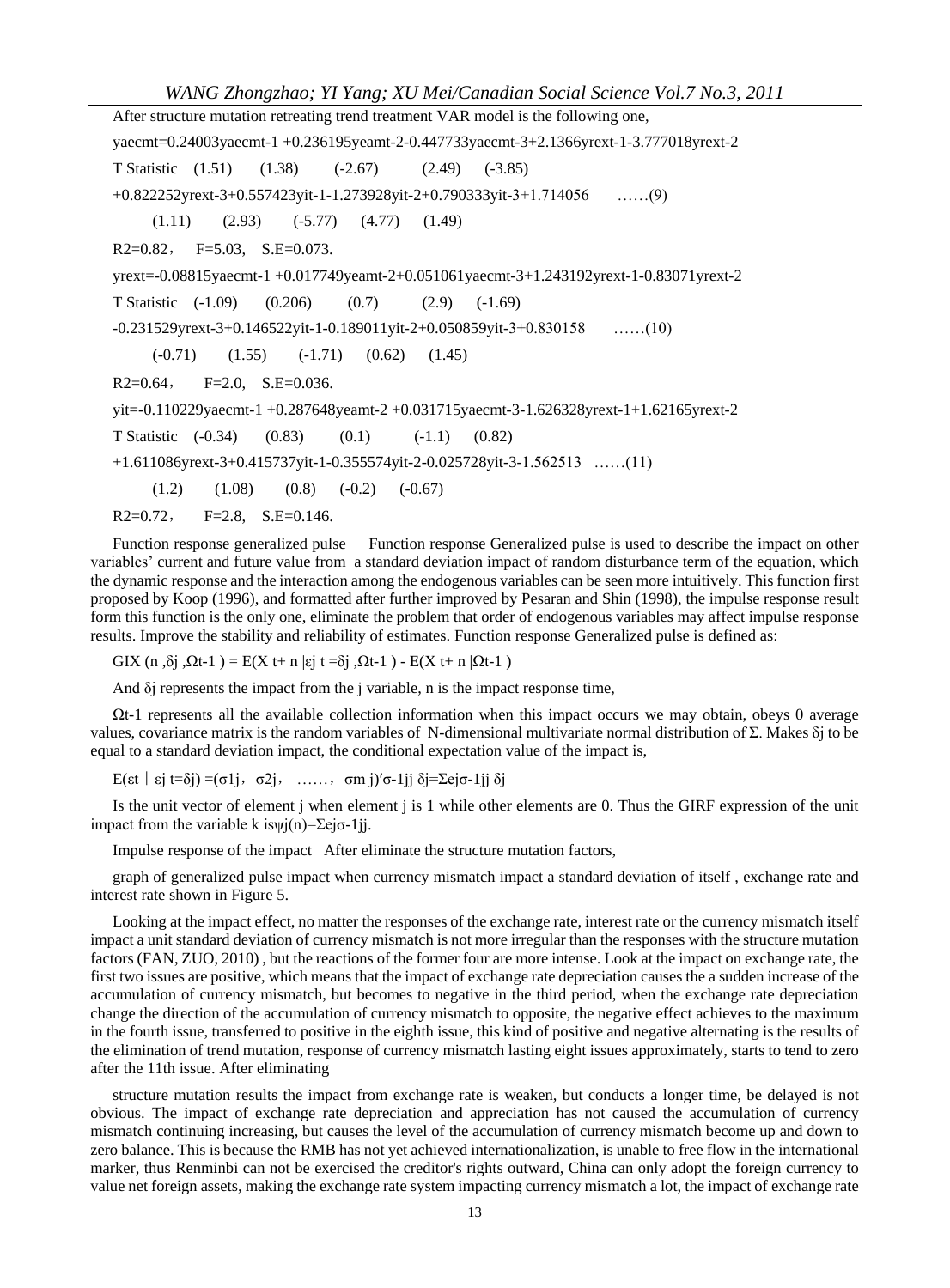including the structure mutation impact the currency mismatch must inevitably immensely, but once stabilized the exchange rate system, for example, exchange rate system of pegged to the US dollar from the beginning of 1994, caused our country's exchange rate system basically stable, it is difficult to make China's economic subject realize the foreign exchange risk, so its impact on the currency mismatch can be sustained.

After currency mismatch impacting by a positive standard deviation from interest rate, changes are uncertain in the first four phases, from the fourth to eleventh are positive response, then a positive response that close to zero. This shows that, first, under the current situation of China's net foreign currency assets, the result of short-term interest rate adjustment is uncertain. That is, if raising interest rates, although it will reduce the present value of economic entities' currency liabilities, it will simultaneously also strengthen expectations of currency appreciation, thus reducing the present value of economic entities' foreign currency assets, the two effects will balance, the effects results of interest rate policy is difficult to determine.

If reduce the local currency interest rate, it will increase the present value of the foreign currency assets valued by local currency, but increase the value of local currency debt, so the results are difficult to determine. Second, in the long-term, there is some

China's interest rate and currency mismatch change in the some same direction, the higher interest rate will expand the currency mismatch, and the lower interest rate will reduce the accumulation and conduction of currency mismatch. In addition, looking at the whole impact process of the reaction, exchange rate is much stronger than the interest rate, thus the impact of interest rate after eliminating the structure mutation factors is weaken, after eliminating the structure mutation factors the direct effect of balance exposure from interest rate fluctuation has a obvious deactivation, the impact of the interest rate on the currency mismatch has a big relation with the structure mutation mainly. This is different from the response of interest rate is stronger than the response of exchange rate before eliminating the structure mutation factors (FAN, ZUO, 2010).



**Figure 5: Responses of Generalized Pulse Impact of Currency Mismatch from Itself, Exchange Rate and İnterest Rate**

Decomposition and explanatory ability of variance From the view of the analysis of variance , the 8.46%, 30.33% and 41.21% accumulation of China's currency mismatch are respectively caused by exchange rate, interest rate and the endogenous fluctuations of currency mismatch itself, and the ratios were 24.56 %, 30.17% and 45.27% before doing the structure mutation treatment (LIU, WANG, 2007), indicating that the structure mutation factors of currency mismatch, exchange rate and interest rate have enlarged currency mismatch' own explanatory ability virtually, reducing the share of exchange rate's explanation on currency mismatch, but the explanatory ability of interest rate on currency mismatch has no big change around structure mutation, suggesting that, First, the impact of interest rate on currency mismatch is stable and long-term, the impact of structure mutation is only temporary. Through the changes from the interest rate policy impact the changes in balance sheet to impact he accumulation of currency mismatch, but the transmission of the impact of the interest rate policy on currency mismatch is affected by a lot of factors, the association does not have the cyclical mobility, therefore, trying to through the structural adjustment of the interest rate policies to solve the problem of currency mismatch, there are lots of difficulties, the impact of interest rate policy on currency mismatch is uncertain in the short term, in the long term, interest rate policy and currency mismatch have a certain positive correlation, the impact of the interest rate policy on currency mismatch is relatively stable.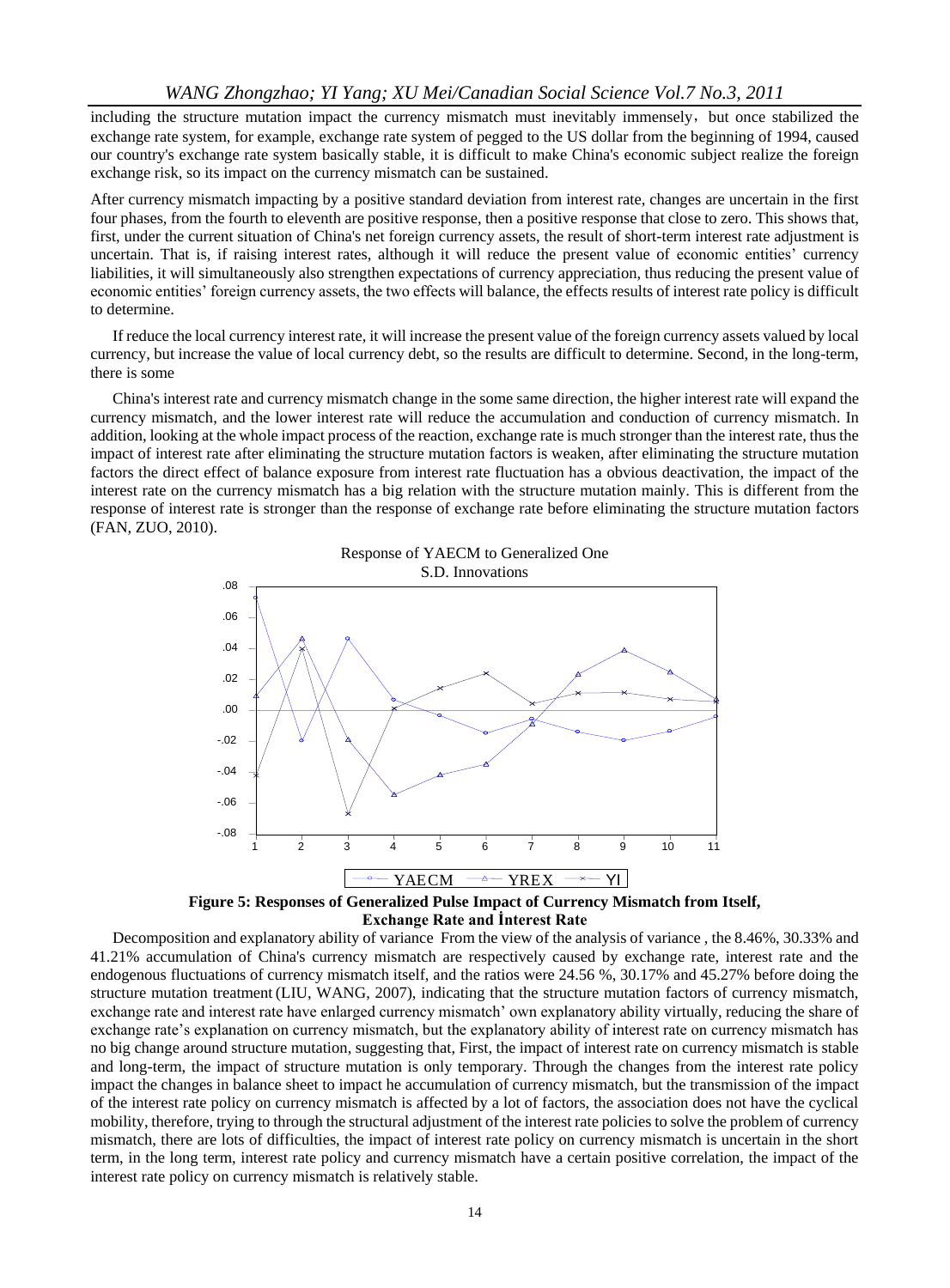Second, why does the explanatory ability of exchange rate on currency mismatch enhance after eliminating the structure mutation factors? This is because the impact of exchange rate on currency mismatch is long-term and stable, the elimination of the structure mutation factors shows the long-term fluctuations of exchange rate dominate the currency mismatch fluctuation tendency more. Explanatory ability of interest rate and exchange rate on currency mismatch are basically same. Explanatory ability of exchange rate is slightly weaker than interest rates, but the two almost equal. The explanatory ability of interest rate on currency mismatch is stronger than exchange rate in the first several issues, but the explanatory ability of exchange rate has actually strengthened in the later period, showing that the prediction ability of interest rate on currency mismatch is short-term, but the prediction ability of exchange rate is long-term. In addition, the currency mismatch's own inertia plays a dominant role in its fluctuations.

| Table 4: Variance Decomposition After Retreating Trend Treatment of Currency Mismatch'S Structure |
|---------------------------------------------------------------------------------------------------|
| Mutotion                                                                                          |

| <b>Variance Decomposition of YAECM</b> |          |                                 |          |                |  |  |
|----------------------------------------|----------|---------------------------------|----------|----------------|--|--|
| Period                                 | S.E.     | yaecm                           | yrex     | y <sub>1</sub> |  |  |
|                                        | 0.072799 | 100.0000                        | 0.000000 | 0.000000       |  |  |
|                                        | 0.108819 | 48.00765                        | 20.63379 | 31.35856       |  |  |
|                                        | 0.137353 | 41.57293                        | 16.29243 | 42.13464       |  |  |
| 4                                      | 0.149533 | 35.28819                        | 27.69010 | 37.02171       |  |  |
|                                        | 0.155238 | 32.78831                        | 32.84613 | 34.36555       |  |  |
| <sub>(</sub>                           | 0.159498 | 31.90532                        | 35.39977 | 32.69491       |  |  |
|                                        | 0.159804 | 31.90082                        | 35.51573 | 32.58345       |  |  |
| 8                                      | 0.163206 | 31.30905                        | 36.49043 | 32.20052       |  |  |
| 9                                      | 0.170741 | 29.88616                        | 39.35833 | 30.75551       |  |  |
| 10                                     | 0.173759 | 29.45196                        | 40.39898 | 30.14906       |  |  |
| Average                                |          | 41.21                           | 28.46    | 30.33          |  |  |
|                                        |          | Holesky Ordering: yaecm,yrex,yi |          |                |  |  |

#### **CONCLUSION**

(1) The exchange rate's own endogenous mutation is the leading role of its structure mutation, the interest rate's structure mutation is the result of the process of interest rate marketization speeds up, but there is no obvious correlation between currency mismatch and the temporal dynamics of exchange rate's structure mutation, exchange rate play an indirect role through the interest rate in currency mismatch's structure mutation, interest rate's structure mutation is ahead of currency mismatch's structure mutation about 2 years. Meanwhile, there are many factors impact currency mismatch, the transmission mechanism of the impact of each factors on currency mismatch is complex, a factor's mutation has some impact on the mutation of accumulation of currency mismatch, but it is difficult to change the trend of the long-term fundamental stable operation of the accumulation of currency mismatch. If you want to adjust the accumulation of currency mismatch, it must be the result of superposition of multiple policies.

(2) After eliminating the structure mutation factors, currency mismatch and exchange rate present a trend steady characteristic, while interest rate is unit root characteristic.

(3) After eliminating the structure mutation factors, there is no regularity in the impact of exchange rate on currency mismatch, but the short-term response is more strongly. The impact of exchange rate's fluctuations did not make the accumulation of currency mismatch continue increasing, but causes the accumulation of currency mismatch fluctuate in the direction of the zero balance. The present situation is clear, first, exchange rate system is an important factor which cause currency mismatch, the fixed exchange rate system is easy to make economy subject to relax vigilant to the currency risk, then move to a more flexible managed floating exchange rate system can effectively reduce currency risk exposure, which is a policy options tendency can be considered. Second, in the same time, the currency mismatch is not only a domestic economy problem, but also a international financial issues importantly, it is natural need a more international policy options, such as make the RMB into the international wholesale monetary system as soon as possible, increase the role of SDR (Special Drawing right) in the international financial system, thus weakening dependent of international financial assets liabilities on US dollar, speed up the tests work of RMB settlement of cross-border trade and settlement of overseas RMB direct investment, make the RMB regionalizing and even the internationalization and so on, mitigate the problem of China's currency mismatch by going out strategies.

(4) The strong reaction of currency mismatch impacted by interest rate is in the top four issues, the subsequent reaction is basically a positive direction, while the reaction of currency mismatch impacted by exchange rate is much stronger than the interest rate. As the conduction of interest rate policy impact currency mismatch is impacted by many factors, especially the impact of interest rate policy on currency mismatch is uncertain in the short term, therefore, it is difficult to attempts to carry out structural adjustment on interest rate policy to address the currency mismatch problem. But in the